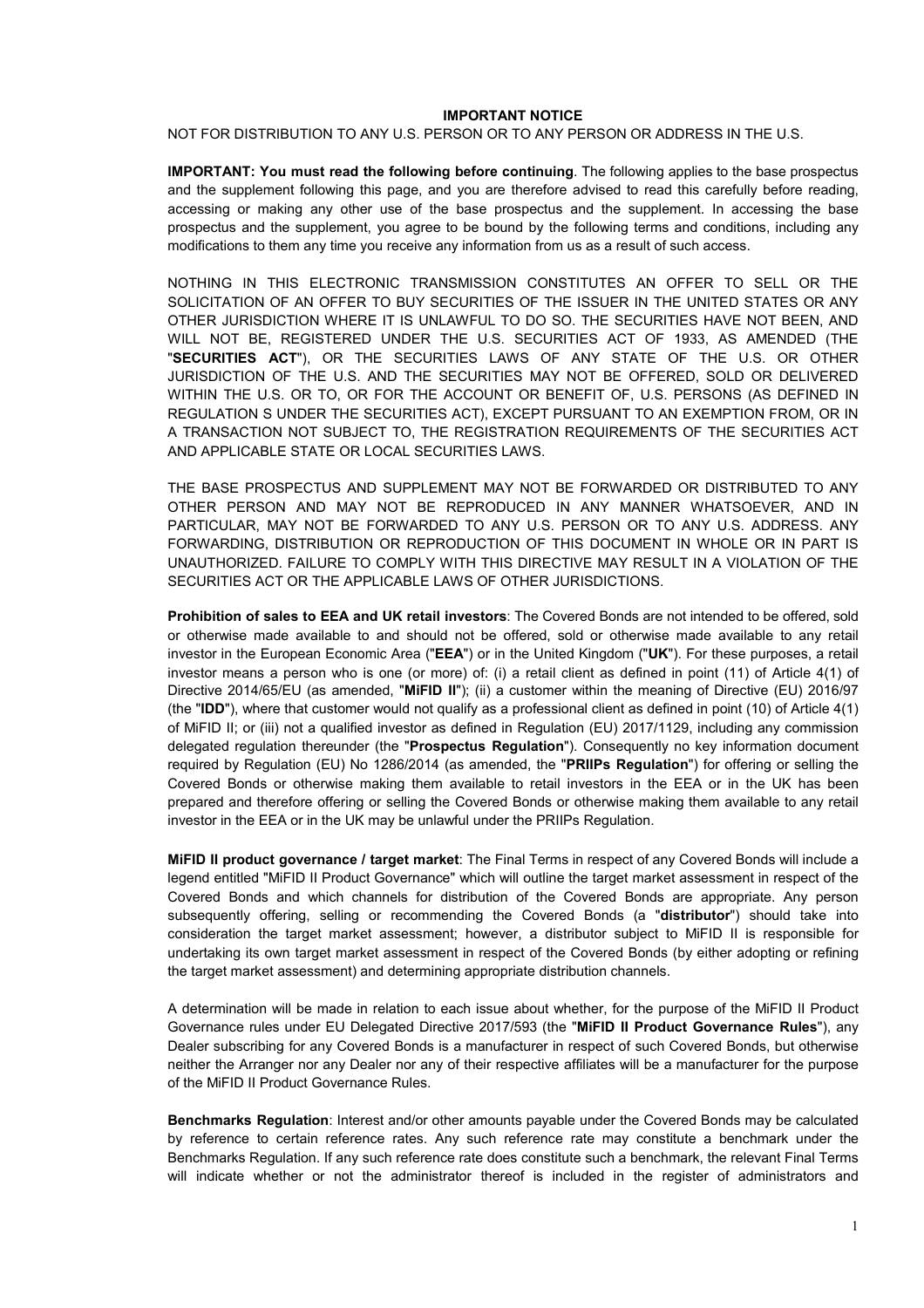benchmarks established and maintained by ESMA pursuant to Article 36 (Register of administrators and benchmarks) of the Benchmarks Regulation. Not every reference rate will fall within the scope of the Benchmarks Regulation. Furthermore, transitional provisions in the Benchmarks Regulation may have the result that an administrator and/or a benchmark is not required to appear in the register of administrators and benchmarks at the date of the relevant Final Terms. The registration status of any administrator or benchmark under the Benchmarks Regulation is a matter of public record and, save where required by applicable law, the Issuer does not intend to update any Final Terms to reflect any change in the registration status of any administrator or benchmark.

Amounts payable under the Covered Bonds may, *inter alia*, be calculated by reference to EURIBOR or €STR which is provided by European Money Markets Institute (EMMI) or the European Central Bank (ECB) respectively. As at the date of this supplement, European Money Markets Institute, in relation to it providing EURIBOR appears in the register of administrators and benchmarks established and maintained by the European Securities and Markets Authority (ESMA) pursuant to article 36 of the Benchmarks Regulation. The European Central Bank is excluded from the scope of the Benchmarks Regulation pursuant to article 2(2)(a) of the Benchmarks Regulation, such that the European Central Bank as administrator of €STR is not currently required to obtain authorisation or registration and therefore does not appear in the aforementioned register.

**Confirmation of your Representation**: In order to be eligible to view this supplement or make an investment decision with respect to the securities, investors must not be a U.S. person (within the meaning of Regulation S under the Securities Act). This supplement is being sent at your request and by accepting the e-mail and accessing this supplement, you shall be deemed to have represented to us that you are not a U.S. person, the electronic mail address that you gave us and to which this e-mail has been delivered is not located in the U.S. (including Puerto Rico, the U.S. Virgin Islands, Guam, American Samoa, Wake Island and the Northern Mariana Islands), any States of the United States or the District of Columbia and that you consent to delivery of such supplement by electronic transmission.

You are reminded that this supplement has been delivered to you on the basis that you are a person into whose possession this supplement may be lawfully delivered in accordance with the laws of the jurisdiction in which you are located and you may not, nor are you authorised to, deliver this supplement to any other person.

The materials relating to the offering do not constitute, and may not be used in connection with, an offer or solicitation in any place where offers or solicitations are not permitted by law. If a jurisdiction requires that the offering be made by a licensed broker or dealer and the underwriters or any affiliate of the underwriters is a licensed broker or dealer in that jurisdiction, the offering shall be deemed to be made by the underwriters or such affiliate on behalf of the Issuer in such jurisdiction.

This supplement has been sent to you in an electronic form. You are reminded that documents transmitted via this medium may be altered or changed during the process of electronic transmission and consequently neither Nationale-Nederlanden Bank N.V. nor NN Covered Bond Company B.V. nor Coöperatieve Rabobank U.A. nor any person who controls it nor any director, officer, employee nor agent of it or affiliate of any such person accepts any liability or responsibility whatsoever in respect of any difference between the base prospectus distributed to you in electronic format and the hard copy version available to you on request from Nationale-Nederlanden Bank N.V. or Coöperatieve Rabobank U.A.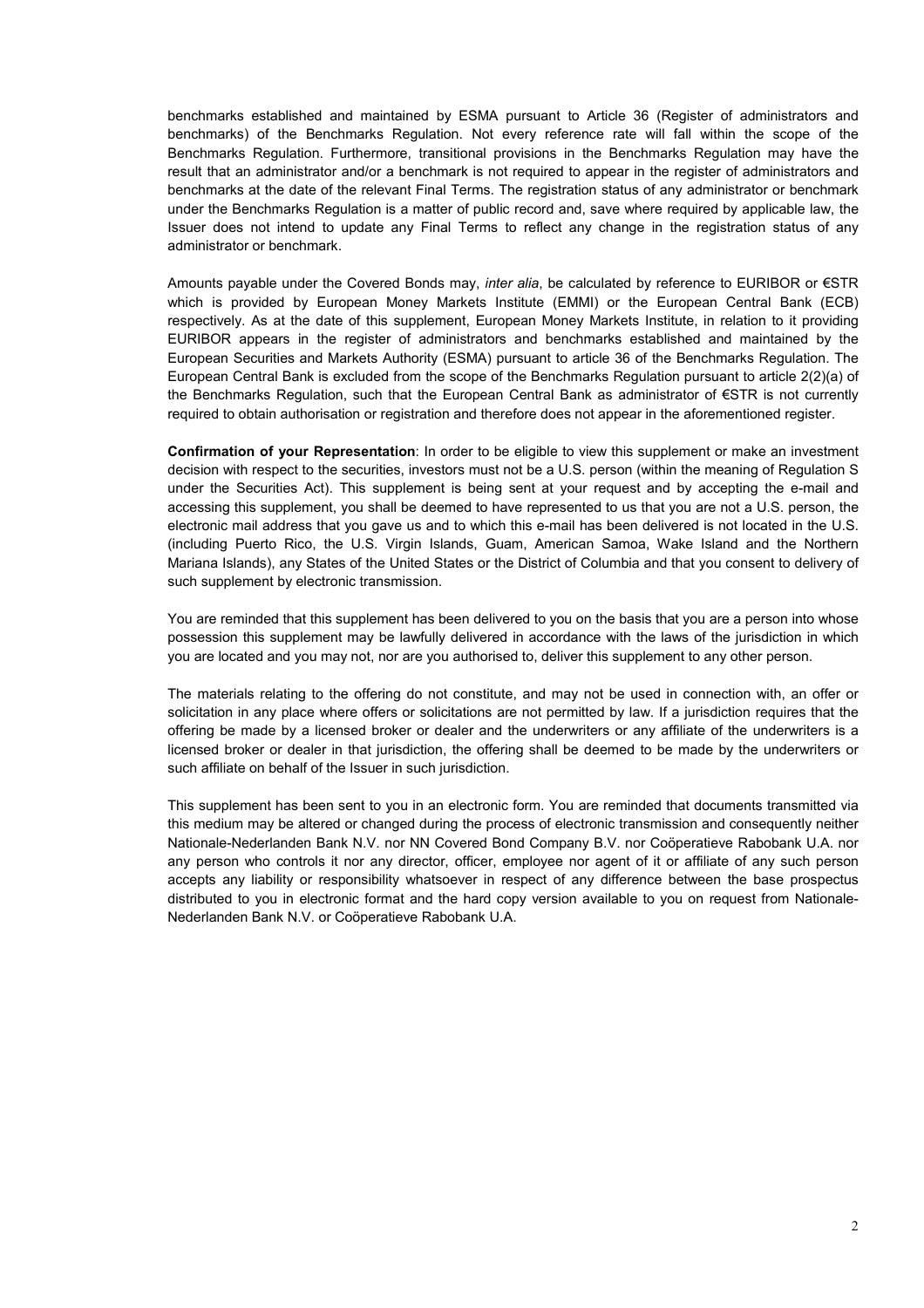# **FIRST SUPPLEMENT**

TO THE BASE PROSPECTUS DATED 18 JUNE 2020



#### **Nationale-Nederlanden Bank N.V.**

*(incorporated under the laws of the Netherlands with limited liability and having its statutory seat in The Hague, the Netherlands)* 

### **EUR 7,500,000,000 Covered Bond Programme**

#### **guaranteed as to payments of interest and principal by**

#### **NN COVERED BOND COMPANY B.V.**

*(incorporated under the laws of the Netherlands with limited liability and having its statutory seat in Amsterdam, the Netherlands)*

This supplement (the "**Supplement**") is the first supplemental prospectus to the EUR 7,500,000,000 Covered Bond Programme (the "**Programme**") of Nationale-Nederlanden Bank N.V. (the "**Issuer**") and is prepared to update and amend the base prospectus dated 18 June 2020 (the "**Base Prospectus**") and is supplemental to, forms part of and should be read in conjunction with the Base Prospectus. Terms defined in the Base Prospectus shall have the same meaning in this Supplement, unless specified otherwise.

This document is an amendment and a supplement to the Base Prospectus within the meaning of Regulation (EU) 2017/1129, including any commission delegated regulation thereunder (the "**Prospectus Regulation**"). The Dutch Authority for the Financial Markets (*Stichting Autoriteit Financiële Markten*) (the "**AFM**") only approves this Supplement as meeting the standards of completeness, comprehensibility and consistency imposed by the Prospectus Regulation. Such approval should not be considered as an endorsement of the Issuer that is the subject of this Supplement nor as an endorsement of the quality of any Covered Bonds that are the subject of this Supplement. Investors should make their own assessment as to the suitability of investing in the Covered Bonds.

The Base Prospectus and this Supplement are available on the website of the Issuer at https://www.nngroup.com/investors/debt-securities-credit-ratings/nn-bank-secured-funding.htm as of the date of this Supplement and are available for viewing at the office of the Issuer at Prinses Beatrixlaan 35-37, 2595 AK The Hague, the Netherlands, where copies of the Base Prospectus and this Supplement and any documents incorporated by reference may also be obtained free of charge.

The date of this Supplement is 14 September 2020.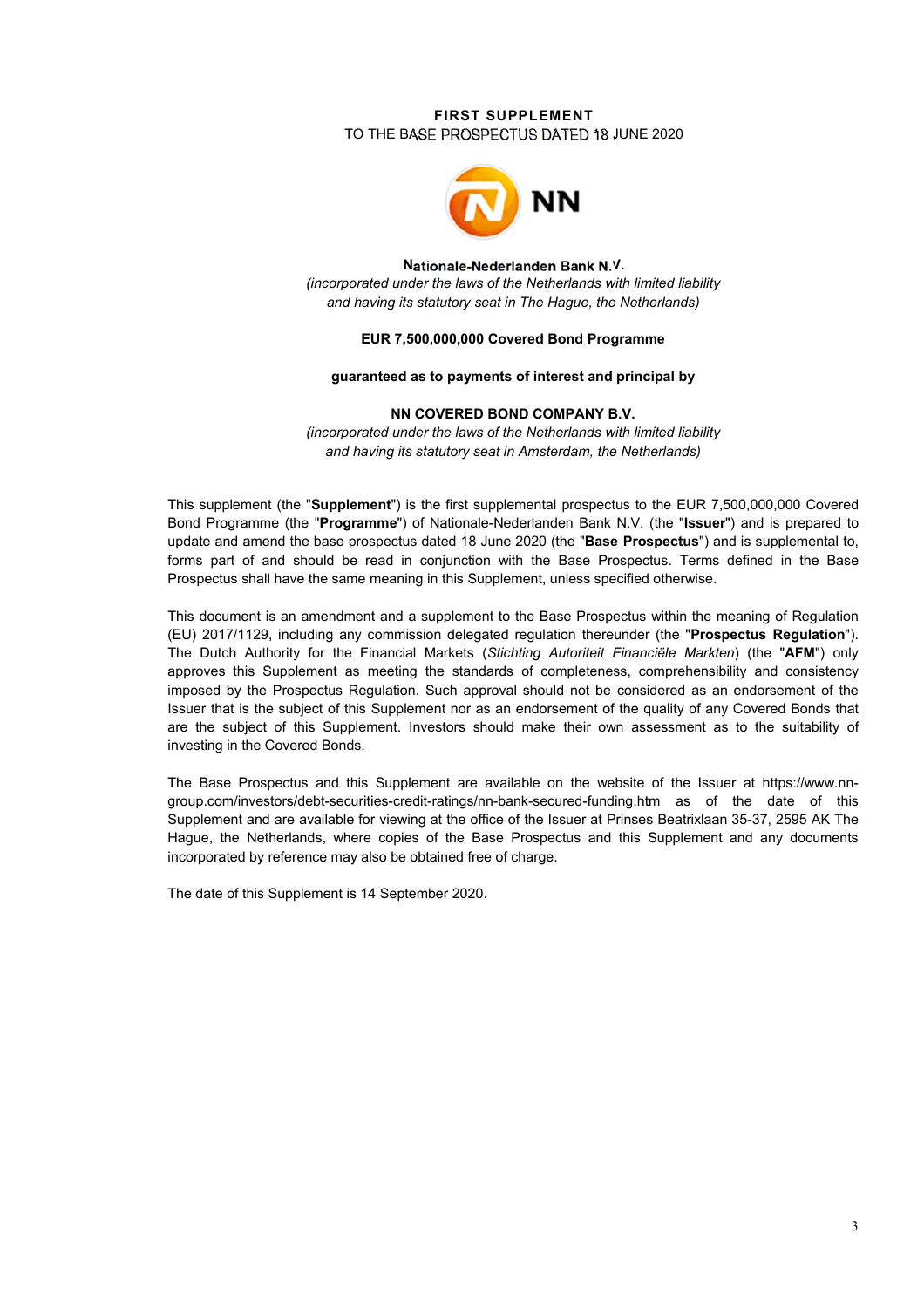## **IMPORTANT INFORMATION**

The Issuer and the CBC (only as far as it concerns the CBC) accept responsibility for the information contained in this Supplement. To the best of their knowledge the information contained in this Supplement is in accordance with the facts and does not omit anything likely to affect the import of such information. Any information from third parties identified in this Supplement as such has been accurately reproduced and as far as the Issuer and the CBC are aware and are able to ascertain from the information published by a third party, does not omit any facts which would render the reproduced information inaccurate or misleading. The Issuer and the CBC accept responsibility accordingly.

No representation, warranty or undertaking, express or implied, is made and no responsibility is accepted by the Arranger, the Dealers or the Security Trustee as to the accuracy or completeness of the information contained or referred to in this Supplement or any other information provided or purported to be provided by or on behalf of the Arranger, a Dealer, the Security Trustee, the Issuer or the CBC in connection with the Programme. The Arranger, the Dealers and the Security Trustee accordingly disclaim all and any liability whether arising in tort or contract or otherwise which it might otherwise have in respect of such information.

The Issuer will furnish an additional supplement to the Base Prospectus in case of any significant new factor, material mistake or material inaccuracy relating to the information contained in the Base Prospectus and/or this Supplement which may affect the assessment of the Covered Bonds and which arises or is noticed between the time when this Supplement has been approved and the final closing of any Series or Tranche of Covered Bonds offered to the public or, as the case may be, when trading of any Series or Tranche of Covered Bonds on a regulated market begins, in respect of Covered Bonds issued on the basis of the Base Prospectus and this Supplement.

No person has been authorised to give any information or to make any representation not contained in or not consistent with the Base Prospectus, this Supplement or any other information supplied in connection with the Programme or the offering of the Covered Bonds and, if given or made, such information or representation must not be relied upon as having been authorised by the Issuer, the CBC, the Arranger or any of the Dealers.

Neither the Base Prospectus, this Supplement nor any other information supplied in connection with the Programme or any Covered Bonds should be considered as a recommendation by the Issuer or the CBC that any recipient of the Base Prospectus, this Supplement or any other information supplied in connection with the Programme or any Covered Bonds should purchase any Covered Bonds. Each investor contemplating purchasing any Covered Bonds should make its own independent investigation of the financial condition and affairs and its own appraisal of the creditworthiness of the Issuer and the CBC. Neither the Base Prospectus, this Supplement nor any other information supplied in connection with the Programme or the issue of any Covered Bonds constitutes an offer or invitation by or on behalf of the Issuer to any person to subscribe for or to purchase any Covered Bonds.

Forecasts and estimates in the Base Prospectus and this Supplement are forward looking statements. Such projections are speculative in nature and it can be expected that some or all of the assumptions underlying the projections will not prove to be correct or will vary from actual results. Consequently, the actual result might differ from the projections and such differences might be significant.

The distribution of the Base Prospectus and this Supplement and the offering, sale and delivery of the Covered Bonds may be restricted by law in certain jurisdictions. Persons into whose possession the Base Prospectus, this Supplement or any Covered Bonds comes must inform themselves about, and observe, any such restrictions. For a description of certain restrictions on offers, sales and deliveries of Covered Bonds and on distribution of the Base Prospectus, this Supplement and other offering material relating to the Covered Bonds, see '*Subscription and Sale*' in the Base Prospectus.

The Covered Bonds have not been approved or disapproved by the U.S. Securities and Exchange Commission, any state securities commission or any other regulatory authority in the United States, nor have any of the foregoing authorities passed upon or endorsed the merits of the accuracy or adequacy of the Base Prospectus and this Supplement. Any representation to the contrary is unlawful.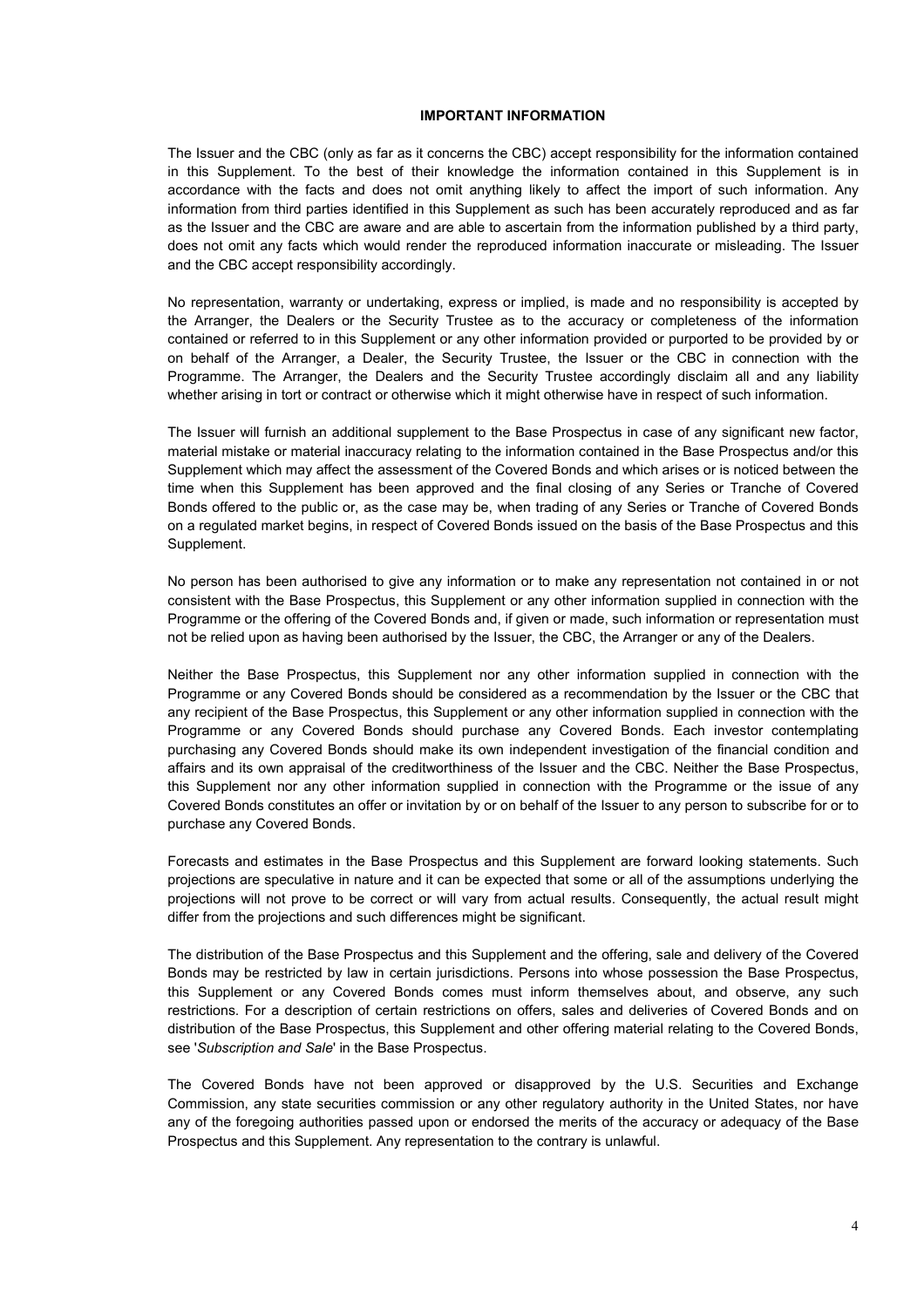The Covered Bonds have not been and will not be registered under the Securities Act and include Covered Bonds in bearer form that are subject to United States tax law requirements. The Covered Bonds may not be offered, sold or delivered within the United States or to United States persons as defined in Regulation S under the Securities Act, except in certain transactions permitted by U.S. tax regulations and the Securities Act. See '*Subscription and Sale*' in the Base Prospectus.

The credit ratings included or referred to in the Base Prospectus and this Supplement will be treated for the purposes of the CRA Regulation as having been issued by S&P upon registration pursuant to the CRA Regulation. S&P is established in the European Union and has been registered by the European Securities and Markets Authority as credit rating agencies in accordance with the CRA Regulation.

Whether or not a rating in relation to any Series of Covered Bonds will be treated as having been issued by a credit rating agency established in the European Union and registered under the CRA Regulation will be disclosed in the relevant Final Terms.

If a Stabilising Manager is appointed for a Series or Tranche of Covered Bonds, the relevant Stabilising Manager will be set out in the applicable Final Terms. The Stabilising Manager or any duly appointed person acting for the Stabilising Manager may over-allot or effect transactions with a view to supporting the market price of the relevant Series of Covered Bonds at a level higher than that which might otherwise prevail. However, there is no assurance that the Stabilising Manager (or persons acting on behalf of a Stabilising Manager) will undertake stabilisation action. Any stabilisation action may begin on or after the date on which adequate public disclosure of the terms of the offer of the relevant Series or Tranche of Covered Bonds is made and, if begun, may be ended at any time, but it must end no later than the earlier of thirty (30) calendar days after the issue date and sixty (60) calendar days after the date of the allotment of the relevant Series or Tranche of Covered Bonds. Any stabilisation action or over-allotment must be conducted by the Stabilising Manager (or any persons acting on behalf of the Stabilising Manager) in accordance with all applicable laws and rules as amended from time to time.

All references in this document to '**€**', '**EUR**' and '**euro**' refer to the currency introduced at the start of the third stage of European economic and monetary union pursuant to the EU Treaty on the functioning of the European Union, as amended.

The Arranger, the Dealers and/or their affiliates may have engaged, and may in the future engage, in investment banking and/or commercial banking transactions with, and may perform services for, the Issuer and their affiliates in the ordinary course of business. In addition, in the ordinary course of their business activities, the Arranger, the Dealers and their affiliates may make or hold a broad array of investments and actively trade debt and equity securities (or related derivative securities) and financial instruments (including bank loans) for their own account and for the accounts of their clients. Such investments and securities activities may involve securities and/or instruments of the Issuer or Issuer's affiliates. The Arranger, the Dealers and/or their affiliates that have a lending relationship with the Issuer routinely hedge their credit exposure to the Issuer consistent with their customary risk management policies. Typically, the Arranger, such Dealers and their affiliates would hedge such exposure by entering into transactions which consist of either the purchase of credit default swaps or the creation of short positions in securities, including potentially the Covered Bonds issued under the Programme. Any such short positions could adversely affect future trading prices of Covered Bonds issued under the Programme. The Arranger, the Dealers and their affiliates may also make investment recommendations and/or publish or express independent research views in respect of such securities or financial instruments and may hold, or recommend to clients that they acquire, long and/or short positions in such securities and instruments.

**MiFID II product governance / target market**: The Final Terms in respect of any Covered Bonds will include a legend entitled "**MiFID II Product Governance**" which will outline the target market assessment in respect of the Covered Bonds and which channels for distribution of the Covered Bonds are appropriate. Any person subsequently offering, selling or recommending the Covered Bonds (a "**distributor**") should take into consideration the target market assessment; however, a distributor subject to MiFID II is responsible for undertaking its own target market assessment in respect of the Covered Bonds (by either adopting or refining the target market assessment) and determining appropriate distribution channels.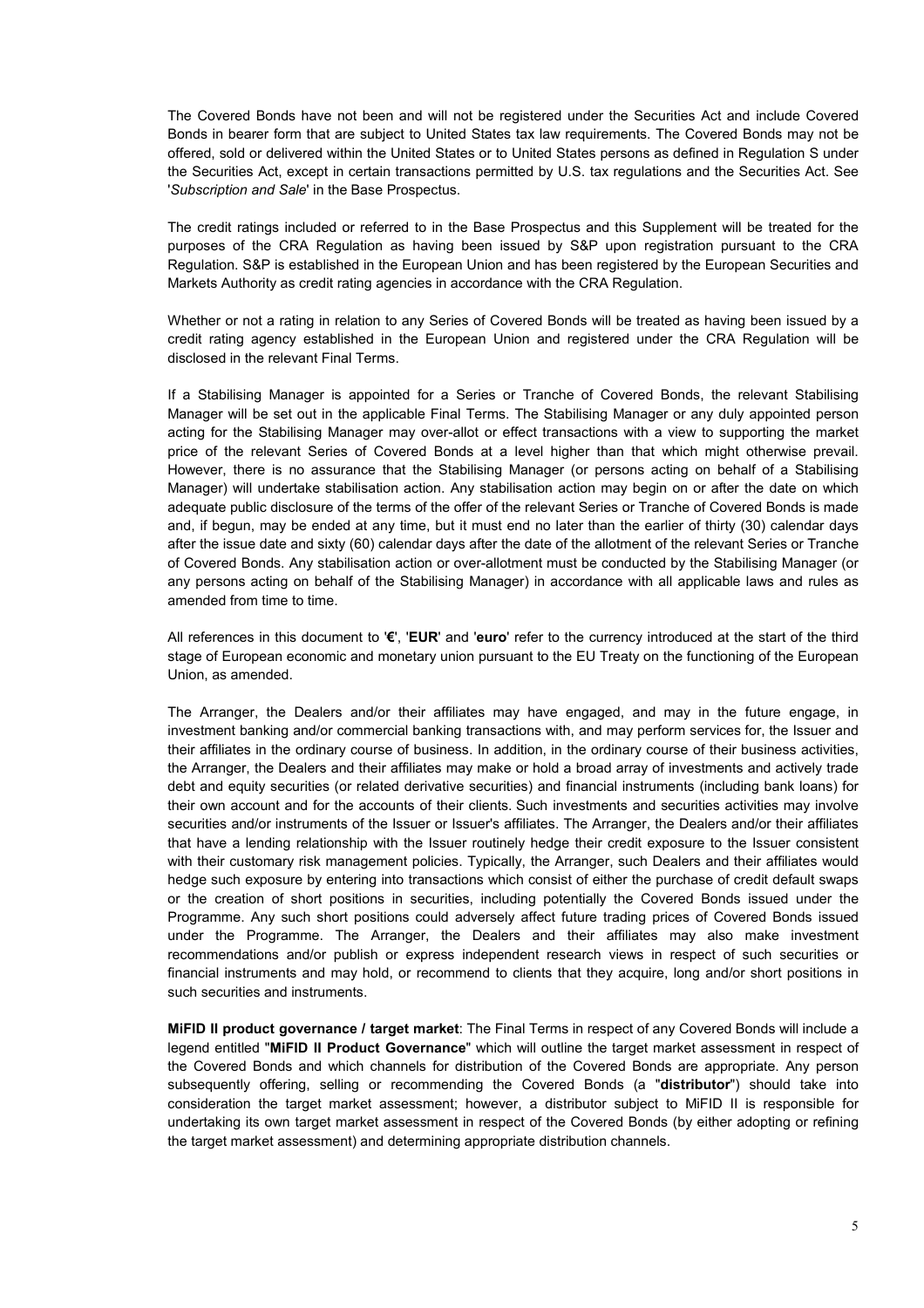A determination will be made in relation to each issue about whether, for the purpose of the MiFID Product Governance rules under EU Delegated Directive 2017/593 (the "**MiFID Product Governance Rules**"), the Arranger and/or any Dealer subscribing for any Covered Bonds is a manufacturer in respect of such Covered Bonds, but otherwise neither the Arranger nor any Dealer nor any of their respective affiliates will be a manufacturer for the purpose of the MiFID Product Governance Rules.

**Benchmarks Regulation**: Interest and/or other amounts payable under the Covered Bonds may be calculated by reference to certain reference rates. Any such reference rate may constitute a benchmark under the Benchmarks Regulation. If any such reference rate does constitute such a benchmark, the relevant Final Terms will indicate whether or not the administrator thereof is included in the register of administrators and benchmarks established and maintained by ESMA pursuant to Article 36 (Register of administrators and benchmarks) of the Benchmarks Regulation. Not every reference rate will fall within the scope of the Benchmarks Regulation. Furthermore, transitional provisions in the Benchmarks Regulation may have the result that an administrator and/or a benchmark is not required to appear in the register of administrators and benchmarks at the date of the relevant Final Terms. The registration status of any administrator or benchmark under the Benchmarks Regulation is a matter of public record and, save where required by applicable law, the Issuer does not intend to update any Final Terms to reflect any change in the registration status of the administrator.

Amounts payable under the Covered Bonds may be calculated by reference to EURIBOR or €STR which is provided by European Money Markets Institute (EMMI) or the European Central Bank (ECB) respectively. As at the date of this Supplement, European Money Markets Institute (EMMI), in relation to it providing EURIBOR appears in the register of administrators and benchmarks established and maintained by the European Securities and Markets Authority (ESMA) pursuant to article 36 of the Benchmarks Regulation. The European Central Bank (ECB) is excluded from the scope of the Benchmarks Regulation pursuant to article 2(2)(a) of the Benchmarks Regulation and therefore does not appear in the aforementioned register.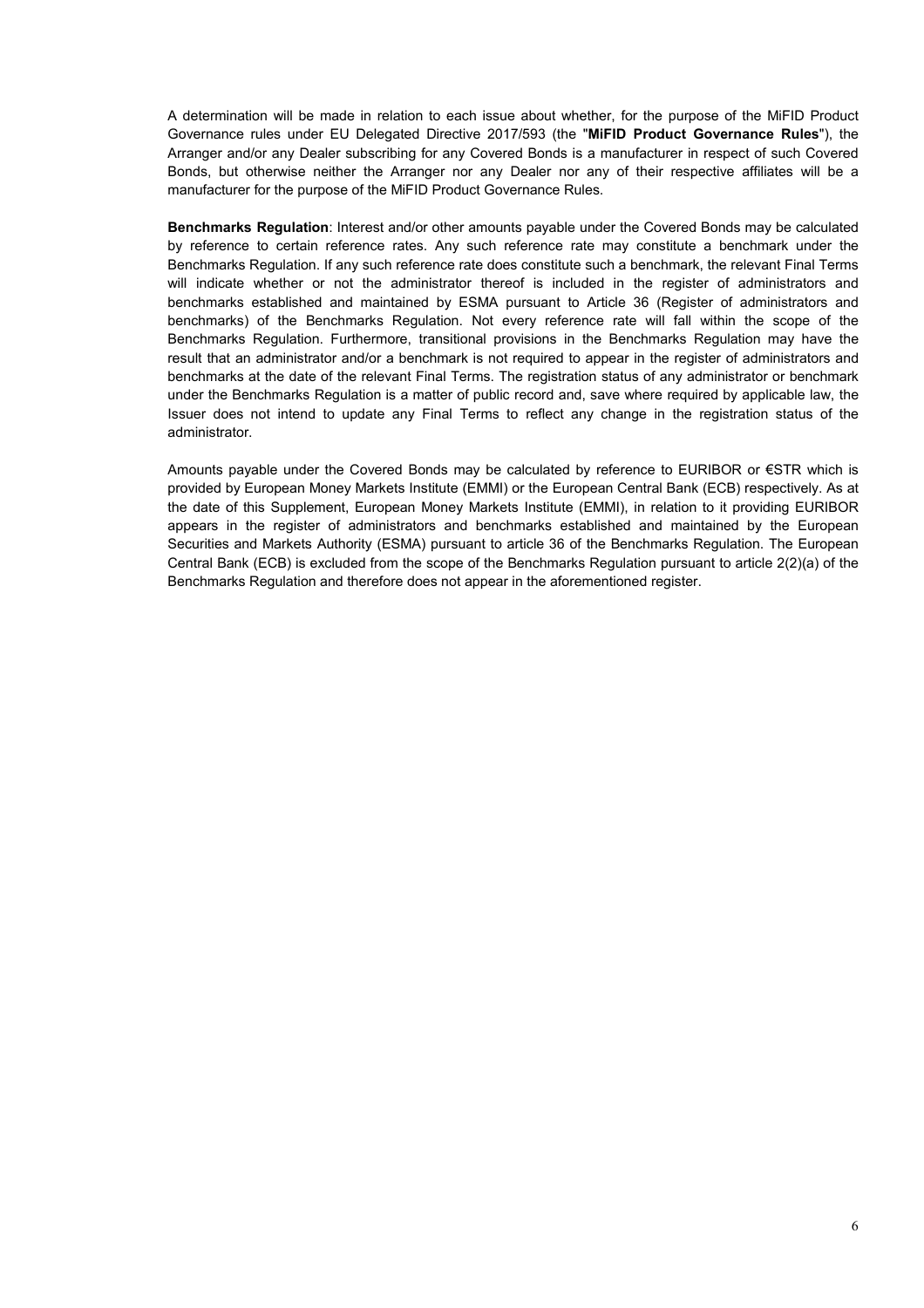# **INTRODUCTION**

Nationale-Nederlanden Bank N.V. has prepared its 30 June 2020 Condensed consolidated interim financial information.

In view thereof and of some other recent developments, Nationale-Nederlanden Bank N.V. updates the Base Prospectus by means of this Supplement.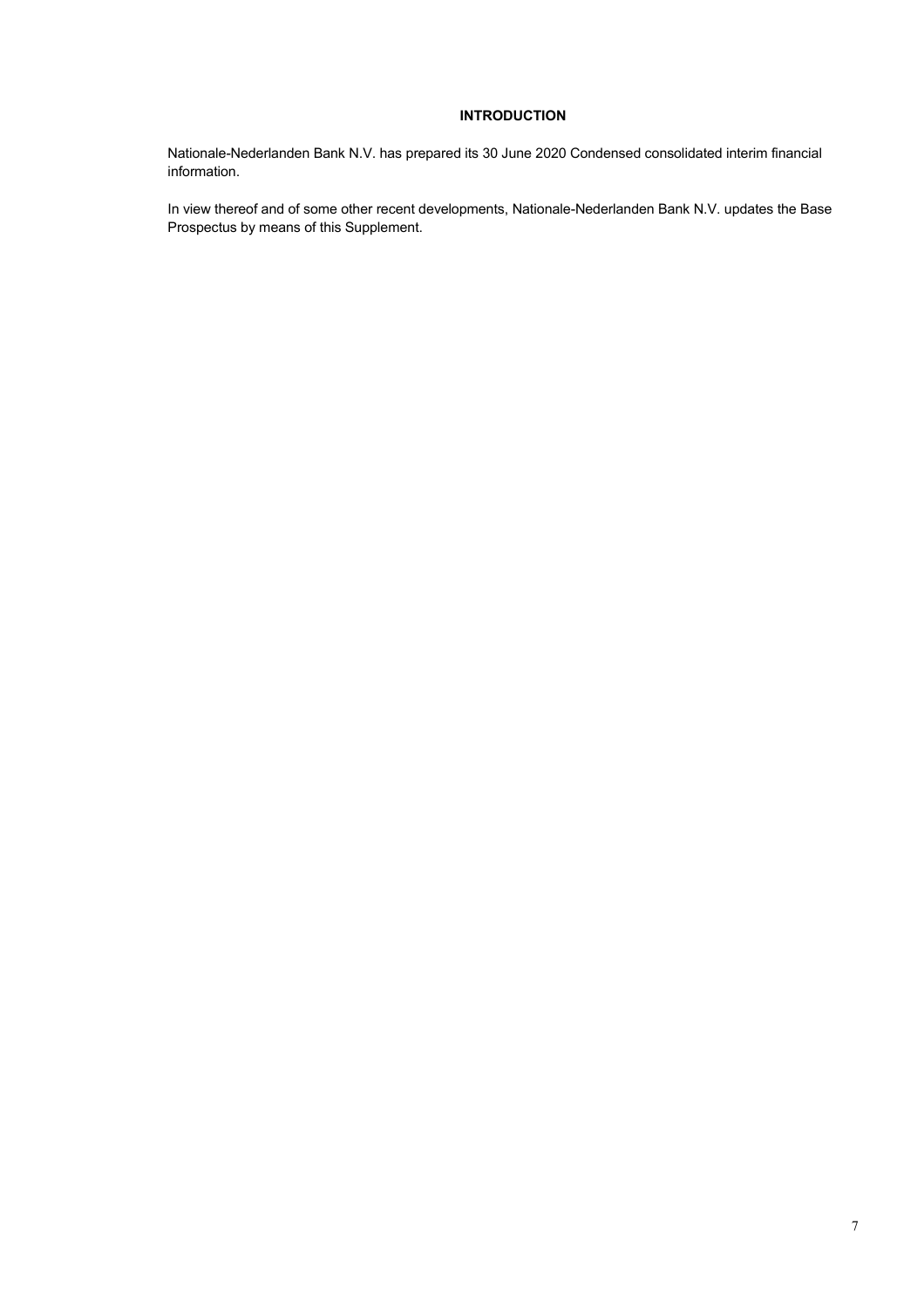## **MODIFICATIONS TO THE BASE PROSPECTUS**

The following are amendments to the text of the Base Prospectus.

1. In section 4 (*Nationale-Nederlanden Bank N.V.*) under 'Subsidiaries' on page 69, the paragraph starting with "HQ Hypotheken 50 B.V. [...]" shall be deleted and replaced as follows:

"● HQ Hypotheken 50 B.V., which was founded on 21 August 2012 with statutory seat in Rotterdam, the Netherlands. Through this subsidiary, the Issuer offered mortgage loans to customers via a third-party mortgage service provider until April 2020.".

2. In section 4 (*Nationale-Nederlanden Bank N.V.*) under 'Subsidiaries' on page 69, the paragraph starting with "Woonnu B.V. [...]" shall be deleted and replaced as follows:

"● Woonnu B.V., which was founded on 13 August 2019 with statutory seat in The Hague, the Netherlands. Woonnu B.V. is a new mortgage provider in the Dutch market focusing on sustainable living and offers mortgage solutions for the purchase of energy efficient properties and/or investments to increase the energy efficiency of residential properties. It is a platform, in which investors can invest directly in the sustainability transition of the Dutch housing market.".

3. In section 4 (*Nationale-Nederlanden Bank N.V.*) on page 70, in the sub section 'Mortgage Loans', the following paragraph shall be added:

"The Issuer originated EUR 4.4bn of new mortgage loans in 1H20. Of this amount, EUR 2.9bn was originated on behalf of NN Group entities and the NN Dutch Residential Mortgage Fund and EUR 1.5bn was originated for NN Bank's balance sheet. The loans (predominantly mortgage loans) on the balance sheet increased to EUR 20.8 billion from EUR 20.0 billion at year-end 2019, driven by the aforementioned originations and the effect of the application of hedge accounting on the valuation of the hedged items (i.e. mortgages), partially offset by redemptions.".

4. In section 4 (*Nationale-Nederlanden Bank N.V.*), sub section 'COVID-19' on page 73 and 74 shall be deleted in its entirety and replaced by the following:

## "**COVID-19**

COVID-19 has had a substantial impact on financial markets, global trade, manufacturing and travel and also has a negative impact on the markets in which NN Bank is active. However, to date, the impact on the Dutch mortgage market has been limited and the Euro wholesale funding market has largely recovered.

NN Bank's key priorities are to safeguard the well-being of our employees and provide an uninterrupted service to our customers. In that respect, NN Bank has taken several measures to mitigate the immediate impact of COVID-19:

- NN Bank is following the recommendations of the Dutch government with nearly all of our employees working from home and only employees in essential functions working from our office locations;
- Payment holidays (postponement of payments) are offered on an individual basis to borrowers who face temporary payment difficulties on their mortgage loans or consumer loans. As at 30 June 2020, NN Bank had granted a payment holiday to 0.7% of its mortgage loan customers. It is reasonable to expect that this percentage will increase over the course of 2020;
- Additional (temporary) measures have been implemented regarding the origination of mortgage loans, e.g. list of additional questions on income for employees and self-employed;
- Sufficient (backup) liquidity and funding alternatives have been put in place, hence for the foreseeable future no significant difficulties are expected in refinancing our funding positions and liquidity positions which are expected to remain comfortably above regulatory and internal limits; and
- No final dividend over 2019 was paid and no interim dividend over 2020 will be proposed. With this, NN Bank follows the recommendation issued by the ECB in view of the current COVID-19 situation to refrain from dividend payments until 1 January 2021. NN Bank intends to resume dividend payments at such time that is appropriate in light of COVID-19 developments.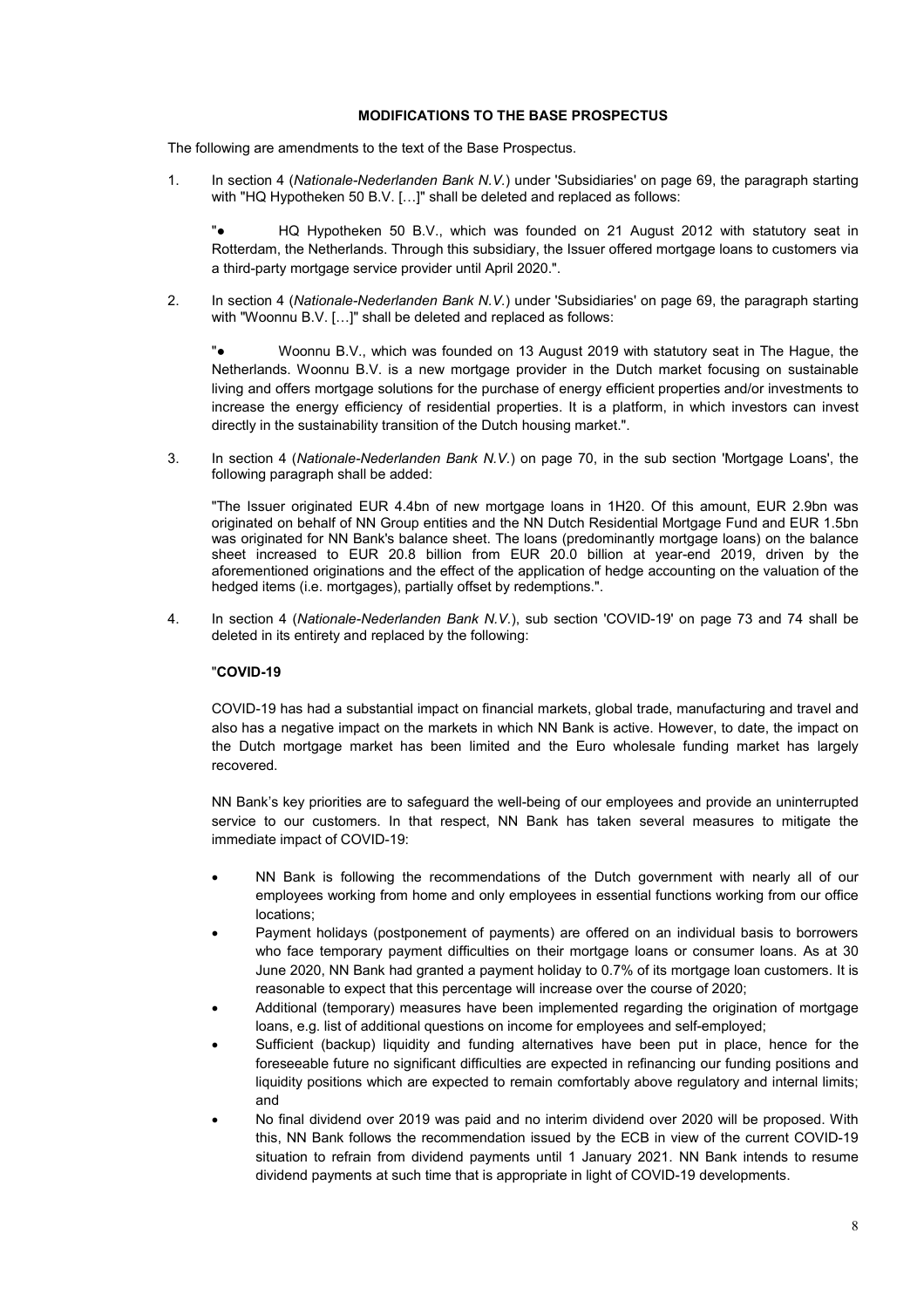Although the financial impact to date is limited to a slight increase in risk costs due to payment holidays and the application of revised macroeconomic outlooks, the expenses incurred to increase capacity at loan servicing and the measures to increase (back up) liquidity, COVID-19 is likely to continue to impact NN Bank in the coming period.".

5. In section 4 (*Nationale-Nederlanden Bank N.V.*), sub section 'Unit-linked products' on page 74 and 75 shall be deleted in its entirety and replaced by the following:

## "**Unit-linked products**

Since the end of 2006, unit-linked products (commonly referred to in Dutch as '*beleggingsverzekeringen*') have received negative attention in the Dutch media, from the Dutch Parliament, the Netherlands Authority for the Financial Markets (*Autoriteit Financiële Markten*) and consumer protection organisations. Costs of unit-linked products sold in the past are perceived as too high and Dutch insurers are in general being accused of being less transparent in their offering of such unit-linked products. The criticism on unit-linked products led to the introduction of compensation schemes by Dutch insurance companies that have offered unit-linked products. In 2008 and 2010, Nationale-Nederlanden and Delta Lloyd (and ABN AMRO Levensverzekering in 2010) reached agreements with consumer protection organisations to offer compensation to unit-linked policyholders. The agreements with the consumer protection organisations are not binding to policyholders, and consequently, do not prevent individual policyholders from initiating legal proceedings against NN Group's Dutch insurance subsidiaries.

On 29 April 2015, the European Court of Justice issued its ruling on preliminary questions submitted by the District Court in Rotterdam, upon request of parties, including Nationale-Nederlanden, to obtain clarity on principal legal questions with respect to cost transparency in relation to unit-linked products. The main preliminary question considered by the European Court of Justice was whether European law permits the application of information requirements based on general principles of Dutch law that extend beyond information requirements as explicitly prescribed by laws and regulations in force at the time the policy was written. The European Court of Justice ruled that the information requirements prescribed by the applicable European directive may be extended by additional information requirements included in national law, provided that these requirements are necessary for a policyholder to understand the essential characteristics of the commitment and are clear, accurate and foreseeable. Although the European Court does not decide on the applicable standards in specific cases and solely provides clarification on the interpretation of the applicable European directive, the ruling of the European Court of Justice has given clarification on this question of legal principle which is also the subject of other legal proceedings in the Netherlands. Dutch courts will need to take the interpretation of the European Court of Justice into account in relevant proceedings.

In 2013 Woekerpolis, and in 2017 Consumentenbond and Wakkerpolis, all associations representing the interests of policyholders of Nationale-Nederlanden, individually initiated so-called 'collective actions' against Nationale-Nederlanden. These claims are all based on similar grounds and have been rejected by Nationale-Nederlanden and Nationale-Nederlanden defends itself in these legal proceedings.

Woekerpolis requested the District Court in Rotterdam to declare that Nationale-Nederlanden sold products which are defective in various respects. Woekerpolis alleges that Nationale-Nederlanden failed to meet the required level of transparency regarding, cost charges and other product characteristics, failed to warn policyholders of certain product related risks, such as considerable stock depreciations, the inability to realise the projected final policy value, unrealistic capital projections due to differences in geometric versus arithmetic returns and that certain general terms and conditions regarding costs were unfair. On 19 July 2017, the District Court in Rotterdam rejected all claims of Woekerpolis and ruled that Nationale-Nederlanden has generally provided sufficient information on costs and premiums. Woekerpolis has lodged an appeal with the Court of Appeal in The Hague against the ruling of the District Court in Rotterdam. On 31 March 2020, the Court of Appeal in The Hague ruled in an interim ruling that it wishes to refer preliminary questions to the Dutch Supreme Court to obtain clarity on various principal points of law related to unit-linked products. The collective action before the Court of Appeal in The Hague will only resume once the Dutch Supreme Court has formulated its answers to the preliminary questions.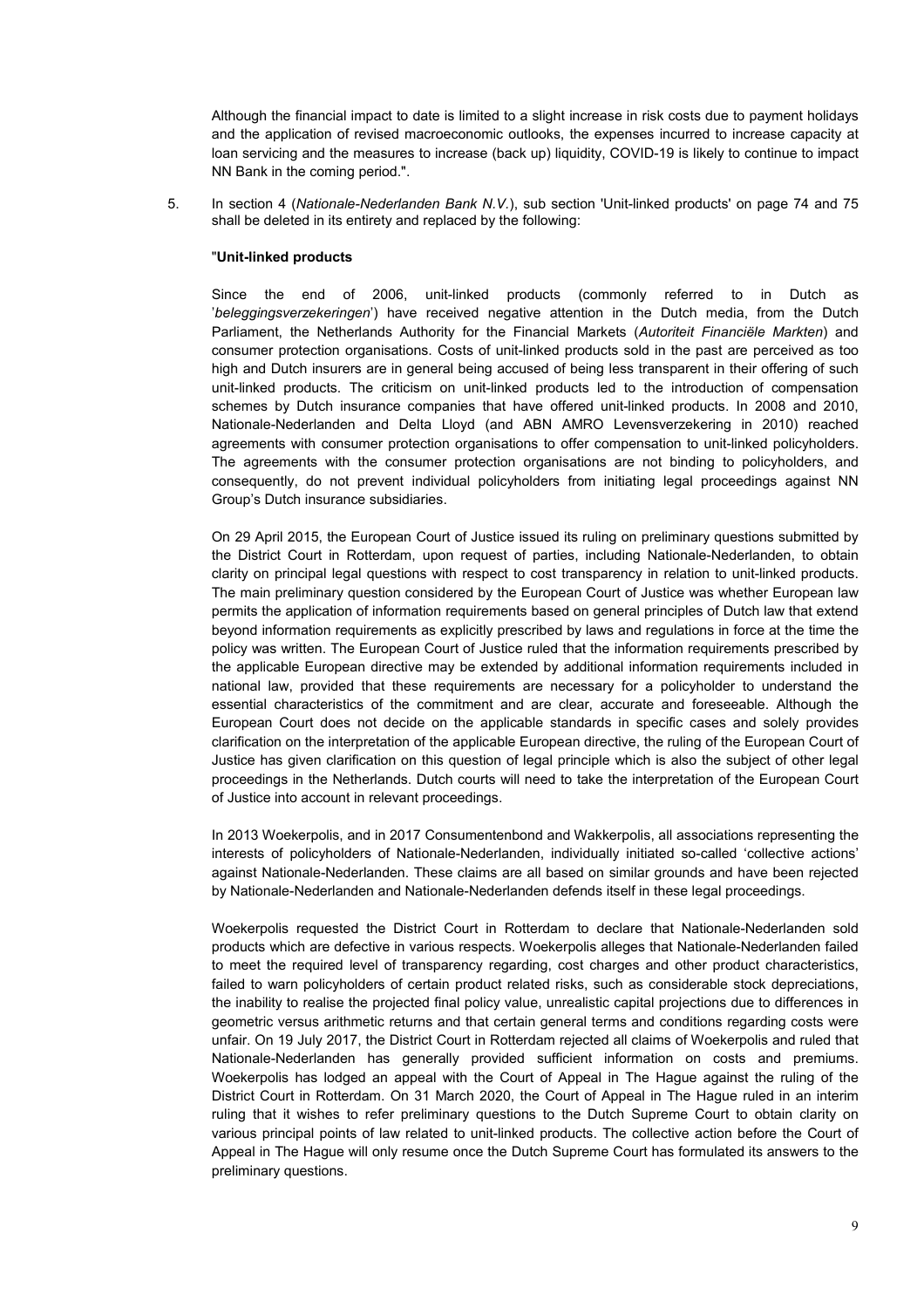Consumentenbond alleges that Nationale-Nederlanden failed to adequately inform policyholders on cost charges, risk premium for life insurance cover and the leverage and capital consumption effect and that Nationale-Nederlanden provided misleading capital projections. Consumentenbond requests the District Court in Rotterdam to order a recalculation of certain types of unit-linked insurance products and to declare that Nationale-Nederlanden is liable for any damage caused by a lack of information and misleading capital projections. On 29 July 2020, the District Court in Rotterdam rejected all claims of Consumentenbond, concluding that agreement between parties (*wilsovereenstemming*) on costs components included in the gross premium and on the manner in which these costs components are set off during the term of the insurance, may be assumed. The ruling of the District Court in Rotterdam is subject to appeal.

The claim from Wakkerpolis primarily concentrates on the recovery of initial costs for policyholders and refers to a ruling of the Kifid in an individual case against Nationale-Nederlanden. In this case, the Appeals Committee of Kifid ruled that there is no contractual basis for charging initial costs and that the insurer is obliged to warn against the leverage and capital consumption effect. In an interim ruling issued on 22 April 2020 the District Court in Rotterdam dismissed Wakkerpolis' claim to recalculate the value of unit-linked products without initial costs. With respect to unit-linked products issued after 1994, the District Court concluded that Nationale-Nederlanden complied with information requirements prescribed by law and regulations applicable at the time and further concluded that in principle all costs (including initial costs) were agreed upon by parties (*wilsovereenstemming*). With respect to unit-linked products issued before 1994, Nationale-Nederlanden is requested to provide the District Court with information to demonstrate that also for these unit-linked products it acted in accordance with the applicable information requirements at the time. For unit-linked products issued before 1 August 1999, the District Court concluded that policyholders were not sufficiently informed by Nationale-Nederlanden on the effect of costs on the surrender value or paid up value of a policy, leading to an absence in the agreement between parties (*leemte*). In principle, the District Court will apply the principle of reasonableness and fairness in order to determine what the implied agreement is between parties. Nationale-Nederlanden is requested to inform the District Court on whether the allocation system for initial costs used by Nationale-Nederlanden would negatively affect the value of policies in case they are surrendered early or converted into paid up policies.

All life insurance policies and savings investment insurance policies with an investment alternative related to the mortgage loans may qualify as unit-linked products as referred to in the paragraphs above, and are therefore exposed to this risk. Approximately 16 per cent. of the mortgage loans on the balance sheet of the Issuer has such insurance policies connected to them as collateral for the loans.

Currently, several legal proceedings regarding unit-linked products are pending before Dutch Courts and the KiFiD against Dutch insurance subsidiaries of NN Group N.V. Although the Issuer is not subject to any governmental, legal or arbitration proceedings regarding unit-linked products, actions against Dutch insurance subsidiaries of NN Group N.V. might lead to material losses for the Issuer. See for more information the paragraph '*Legal proceedings*' in this section and the risk factor *'Risks related to the unitlinked products as offered by the Dutch insurance subsidiaries of NN Group N.V.*'.".

6. In section 4 (*Nationale-Nederlanden Bank N.V.*), on page 76, sub section 'Members of the Supervisory Board', the paragraph in respect of Mr. A.A.G. (André) Bergen shall be deleted and replaced as follows:

" - Mr A.A.G. (André) Bergen (1950) (independent member), former CEO of the Belgian KBC Group, is an experienced management and supervisory board member of large financial institutions, also chair of the audit and risk committee of the supervisory board of Nationale-Nederlanden Bank N.V.".

7. In section 4 (*Nationale-Nederlanden Bank N.V.*), on page 76, sub section 'Members of the Supervisory Board', the paragraph in respect of Mr. D. (Delfin) Rueda shall be deleted and replaced as follows:

" - Mr D. (Delfin) Rueda (1964), also chief financial officer and member and vice-chair of the executive board and management board of NN Group and member of the supervisory boards of NN Re (Netherlands) N.V., Nationale-Nederlanden Levensverzekering Maatschappij N.V., Movir N.V., Nationale-Nederlanden Schadeverzekering Maatschappij and NN Non-Life Insurance N.V., member of the audit and risk committee of the supervisory board of Nationale-Nederlanden Bank N.V., vice-chair of